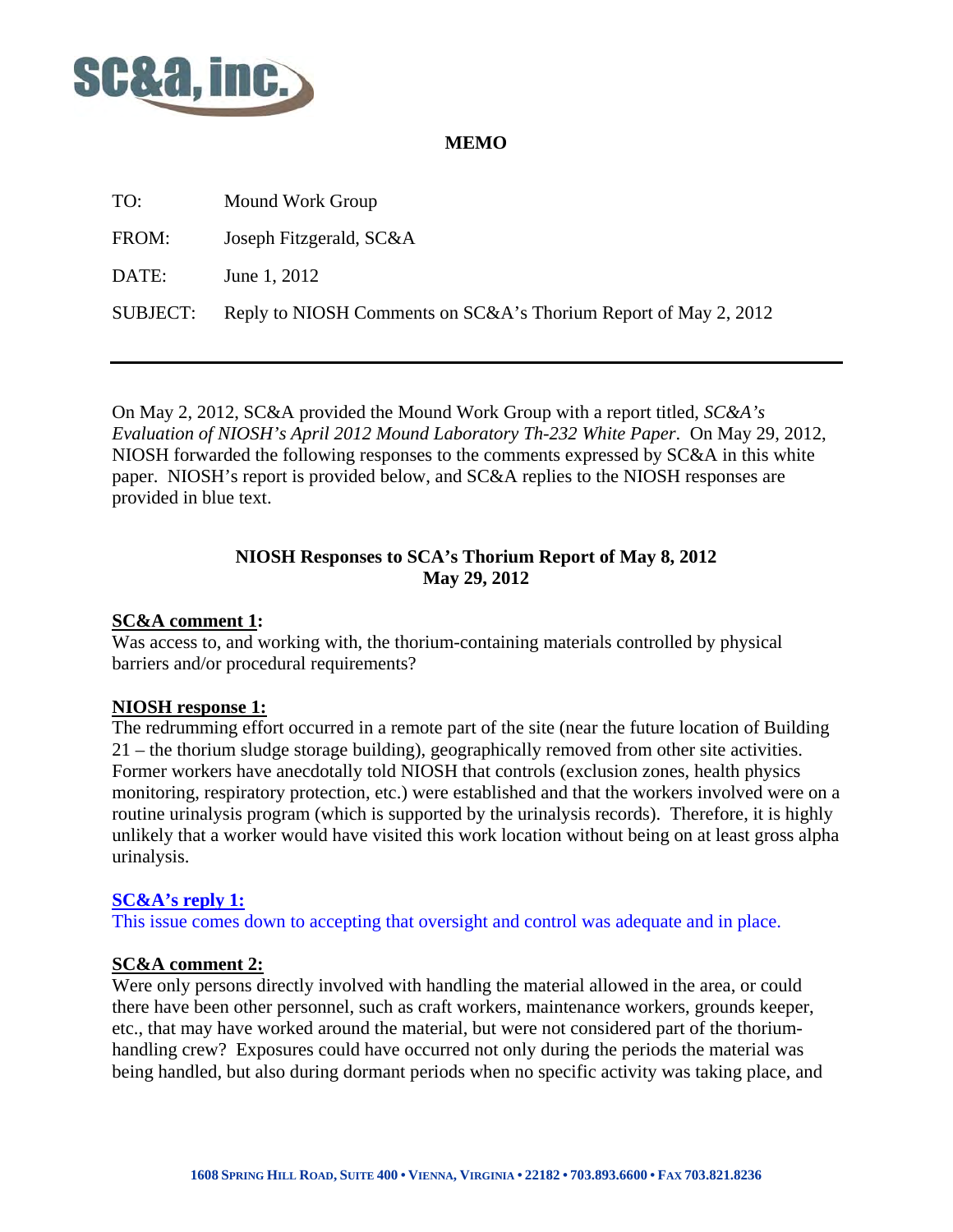no health physics oversight was in place; thorium bioassays would not have been available for these types of workers under those circumstances.

#### **NIOSH response 2:**

Craft and maintenance workers were in fact the personnel performing this project. It involved Hyster operators and laborers, as well as health physics monitors. It is unlikely that exposures occurred during the "dormant" periods. The drums were stored outside in a geographically remote part of the site removed from other site activities. Redrumming occurred in the warm weather months, and ceased in the winter months. While it would not be physically impossible for some worker to visit this remote location in the dead of winter when no activity was being performed, reasons for doing so are not obvious. Furthermore, the material was contained in drums. While it is true that some drums began rusting, hence the need for redrumming, the airborne exposure potential from material so stored would have been minimal unless the material was disturbed (*e.g.* redrumming).

#### **SC&A's reply 2:**

Again, this issue comes down to accepting that oversight and control was adequate and in place.

#### **SC&A comment 3:**

What situation or procedure triggered the need to obtain urine samples and have them analyzed for thorium and the results recorded?

#### **NIOSH response 3:**

As with other radionuclides at Mound, work with <sup>232</sup>Th triggered collection of urine samples. Workers involved in this activity were on a routine urinalysis program.

#### **SC&A's reply 3:**

This issue comes down to accepting that administrative requirements were carried out.

### **SC&A comment 4:**

Was a list of personnel working with or around thorium-containing materials maintained? Relying on recorded thorium bioassays and/or applying a coworker model can only be used if it can reasonably be assured that the potentially thorium-exposed workers were bioassayed or identifiable for coworker dose application, unless the coworker dose is applied to all unmonitored workers.

### **NIOSH response 4:**

NIOSH is aware of no list of workers on the thorium redrumming project beyond what can be assembled from the bioassay records. Also see NIOSH response 5.

#### **SC&A's reply 4:**

Again, this issue comes down to accepting that oversight and control was adequate and in place.

#### **SC&A comment 5:**

ORAUT-TKBS-0016-5 states:

Memo: Reply to NIOSH Comments 2 SC&A – June 1, 2012

NOTICE: This report has been reviewed for Privacy Act information and has been cleared for distribution. However, this report is pre-decisional and has not been reviewed by the Advisory Board on Radiation and Worker Health for factual accuracy or applicability within the requirements of 42 CFR 82.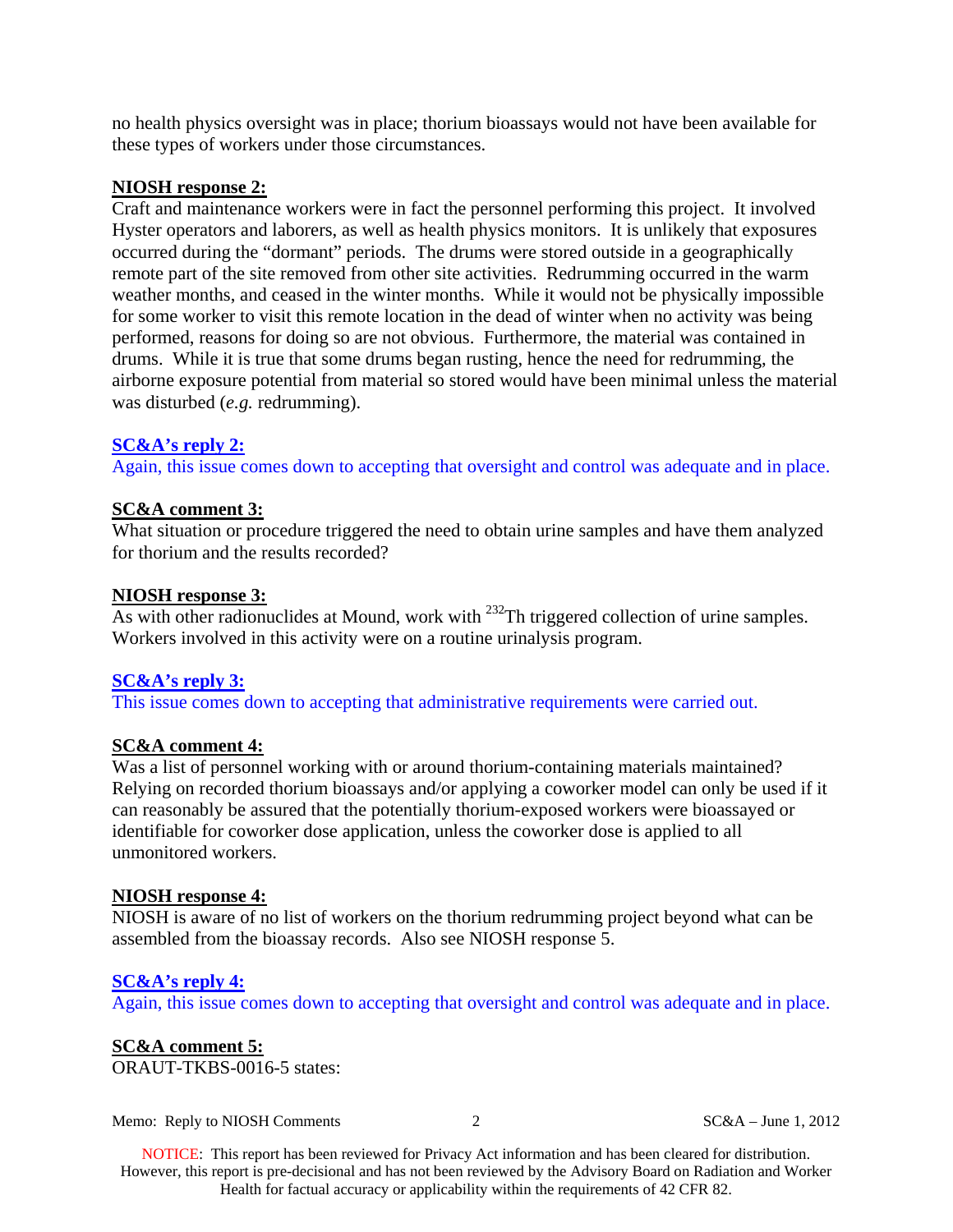#### Page 30 – Th-230

*Primary 230Th bioassay records consisted of a logbook, and apparently duplicate records in a brown notebook. Count data were typically recorded on Form O-318 followed by an "I" or "Io." Secondary*  $2^{36}$ Th results started as weekly *reports on March 17, 1958. Weekly reports included Name, Isotope, and Result. Prior to 1958, secondary 230Th results were reported on Form O-634 including Name, Badge Number, Date, Type of Analysis, Isotope, and Result. However, some secondary documents have problems with reporting units. Some results are reported to be cph* [counts per hour] *per 24-hour sample when primary records indicate that they are actually cpm* [counts per minute] *per aliquot. The ORAU database should therefore be considered a secondary record extracted from primary records.* 

### Page 32 – Th-232

*Thorium-232 records are diverse due to programs conducted for many years. Primary 232Th bioassay data were entered into a small brown spiral notebook marked "Radium-Thorium" and "Radium-Thorium Separation from 8/15/1955 to 2/2/1959 (Meyer 1992). Additional primary 232Th bioassay data were recorded in a large hardcover record book. However, the first 38 pages from this record book were removed from 7/6/59 to 1/9/61, 7/13/64 to 11/15/64 and 5/30/65 to 6/6/65. These record books apparently do not contain true primary data, but calculated results such as cpm excreted per day. Secondary records in weekly reports contained 232Th results as cpm/24-hr samples beginning March 17, 1958. In August 1959, secondary results were reported on form O-756. The ORAU database is a record of secondary 232Th bioassay data extracted from other primary records (ORAU 2003e).* [Emphasis added.]

From this information, it is not apparent that the dose reconstructor has access to copies of all the original data sheets, or where they are located. SC&A's scan of some of the DOE files located several of these forms with thorium bioassay data recorded. However, there does not appear to be much assurance that all the primary data are available to the dose reconstructor.

#### **NIOSH response 5:**

The quote from ORAUT-TKBS-0016-5 page 30 is not relevant as it deals with ionium  $(^{230}Th)$ , while the subject of NIOSH's paper was reconstruction of dose from <sup>232</sup>Th. The record books in question are available in the SRDB. SC&A has seen for themselves that thorium bioassay results are included in the DOE files. It is not possible to prove a negative *i.e.* NIOSH cannot prove that there are no records beyond those captured in the SRDB and claimant files. However, it is worth considering that the majority (if not the entirety) of the thorium redrumming effort occurred in or before 1959. There is already a SEC class at Mound including all workers for this time period. The effect of disregarding the thorium bioassay records would be to deny the thorium doses calculated from these data from workers who don't qualify for the existing SEC. This is not claimant favorable, and since we demonstrated that thorium doses can be reconstructed in our *Retrospective Dose Reconstruction for Thorium-232 Activities at the Mound Laboratory*, (April, 2012) in NIOSH's judgment disregarding this data is not scientifically justified.

Memo: Reply to NIOSH Comments 3 SC&A – June 1, 2012

NOTICE: This report has been reviewed for Privacy Act information and has been cleared for distribution. However, this report is pre-decisional and has not been reviewed by the Advisory Board on Radiation and Worker Health for factual accuracy or applicability within the requirements of 42 CFR 82.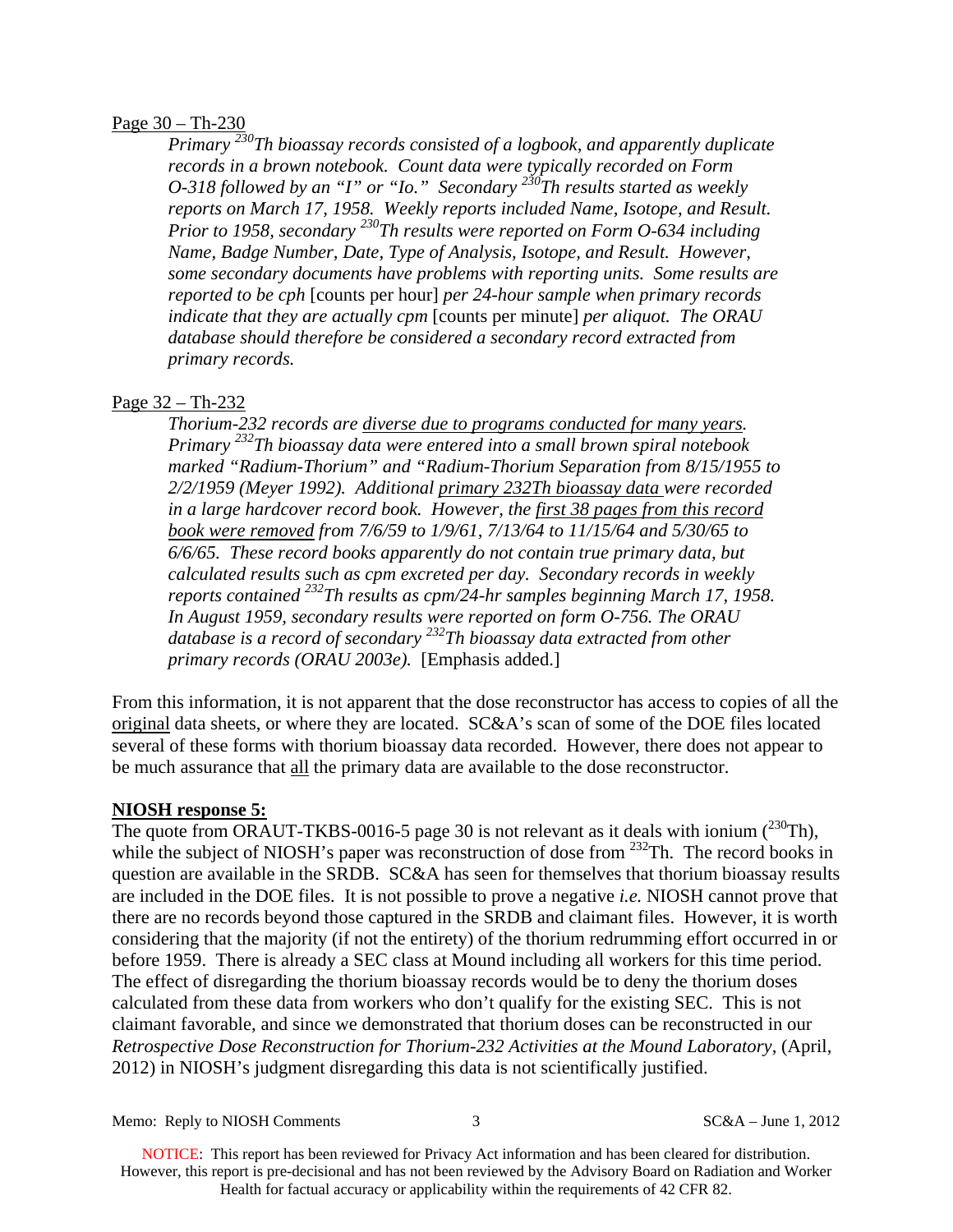## **SC&A's reply 5:**

SC&A agrees that the use of the available thorium bioassay records (complete or not) during the 1949–1959 SEC period is appropriate. However, the 1959–1980 SEC period requires at least one tritium bioassay to be considered for the SEC; therefore, adequate thorium bioassay records may be important for workers not qualifying under the latter SEC.

## **SC&A comment 6:**

In addition to the drummed material from United Lead Corporation (ULC), Mound also received thorium-containing materials from the St. Louis Airport, according to page 15 of ORAUT-TKBS-0016-2 (ORAUT 2004):

*SW building was used in the Cotter Concentrate (St. Louis Airport Cake) starting in the early 1970s and terminated late in that decade. Pilot plant operations in SW were to recover Th-230 and Pa-231*.

The Cotter concentrate contained 99.9 g/drum of Th-232 and 11.1 g/drum of Th-230, according to page 16.

## **NIOSH response 6:**

The Cotter concentrate material actually came from the Cotter Corporation in Canon City, Colorado. The Cotter Concentrate program has been extensively discussed in *NIOSH Evaluation of Data Adequacy and Completeness Issues at the Mound Laboratory* (August 2011) [see NIOSH Responses 6, 9, 52, and 56 in that document].

## **SC&A's reply 6:**

This item was listed because it illustrates that Th-232 was present in sources other than the redrumming operations of the 1950s. Regardless of where the thorium-containing materials came from (or when workers were exposed), the issue of the workers being adequately bioassayed and the results available is still of concern, as has been discussed in the previous issues.

### **SC&A comment 7:**

Additionally, thorium was used in other areas at Mound as stated on page 12 of ORAUT-TKBS-0016:

*Thorium-232 was often substituted for 238Pu compounds for modeling purposes in research and development, because this isotope was less expensive and less hazardous, and had physical characteristics similar to 238Pu. It is possible, therefore, to find <sup>232</sup>Th compounds identical to the <sup>238</sup>Pu compounds.* 

These were not included in the paper that SC&A could find, and most likely not in the cleanup date of September 1975 as stated on page 20 of the paper. Although the drummed material from ULC most likely presented the greatest exposure potential, the issue of thorium exposure/monitoring did not go completely away in mid-1975. These other sources of thorium, and thorium contamination present during decontamination and decommissioning  $(D&D)$ , are sources that could also result in personnel exposures and require bioassay data for DR.

Memo: Reply to NIOSH Comments 4 SC&A – June 1, 2012

NOTICE: This report has been reviewed for Privacy Act information and has been cleared for distribution. However, this report is pre-decisional and has not been reviewed by the Advisory Board on Radiation and Worker Health for factual accuracy or applicability within the requirements of 42 CFR 82.